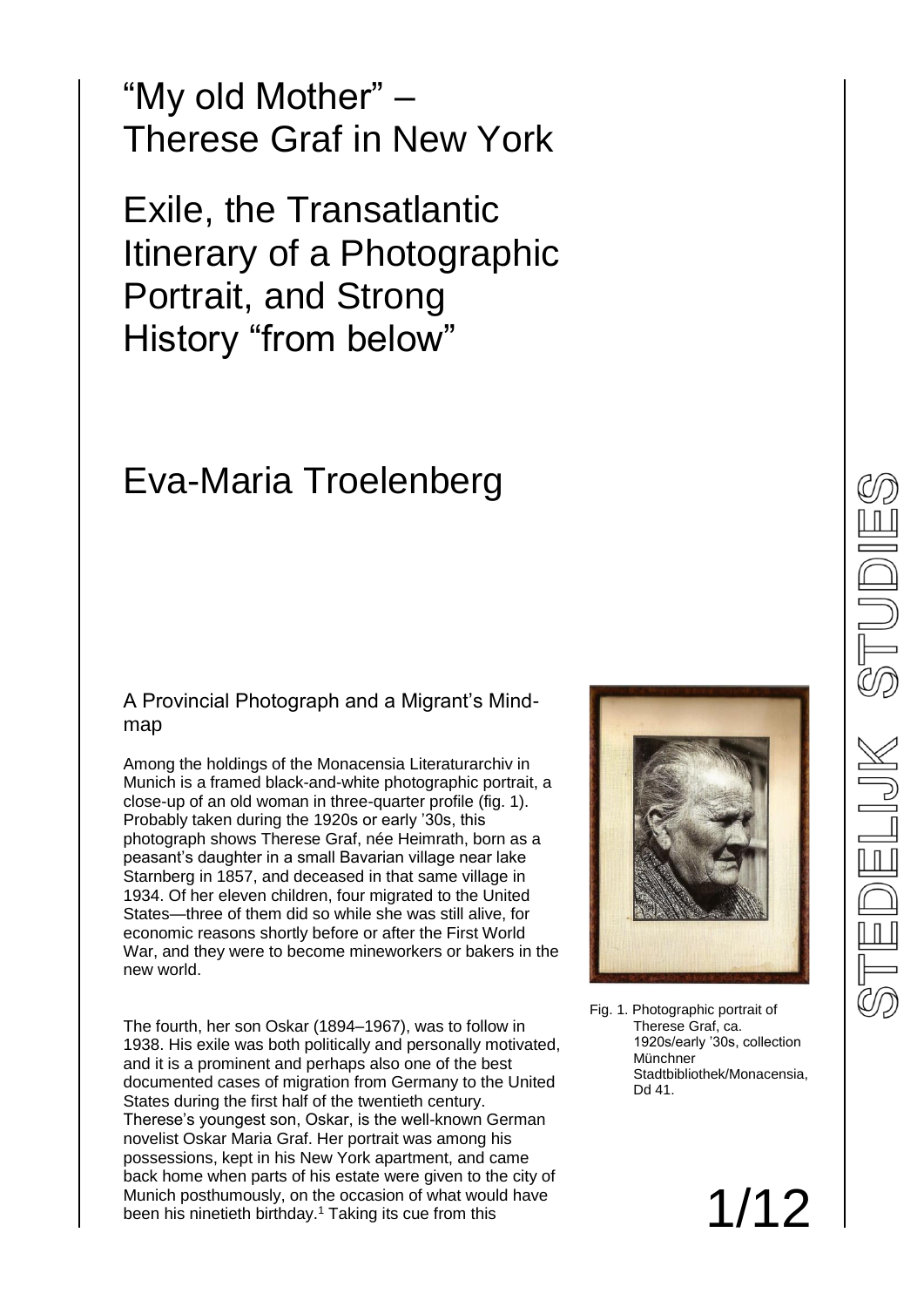constellation, in the following I will focus on the photograph of Therese Graf and its itinerary, which was set in motion through migration. As a tangible, traveling object, the photograph points exemplarily to the material aspects which become manifest in photographic archives of migration. As an iconographic motive, it reappears again and again in relation to the exile-biography of her son. This essay thus seeks to tell a history of migration through the case study of a visual document and its itinerary. Taking its cue from the current location of the photograph in a Munich archive, my analysis will trace both its own "journey" and its iconographic context. While scholarship on the literary oeuvre of Oskar Maria Graf has dealt with the narratives of vernacular history "from below," my focus on the portrait of his mother will open a complementary visual perspective.

The relevance of Oskar Maria Graf lies not only in his literary oeuvre, but in his identity between a regional, national, and international figure. At the time of writing this article, the Deutsches Exilarchiv in Frankfurt am Main, for instance, prominently hosts an exhibition on Graf, presenting both the specifics of his Bavarian origins and the experience of exile. which he shared with many contemporaries as a paradigmatic experience of the twentieth century.<sup>2</sup> While literary narratives and visual traces of exile are usually considered separately, the image of Therese Graf provides us with an exemplary interface between these realms.

After leaving the rural village where he grew up in a family of farmers and bakers, Oskar Maria Graf had first spent his young adult years in the communist and anarchist circles of the Munich Bohème. In his autobiographical novel *Prisoners All*, he describes how he mingled with writers and artists in this atmosphere. He was particularly close with the painter Georg Schrimpf, who was to become a leading figure of the *Neue Sachlichkeit* movement, and later developed an ambivalent relation to *völkisch* art.<sup>3</sup> In 1918 Schrimpf portrayed Graf as a young writer, rendered in expressive colors and set against a gloomy urban background, thus marking him as a protagonist of a new, modernist style (fig. 2).

Graf himself started to gain prominence as a literary figure just briefly before the National Socialist rise to power. The new regime soon began with its measures to bring all cultural and artistic work in line with the party's ideology. Oskar Maria Graf's narrations were firmly grounded in the texture and style of his Bavarian homeland—the term *Heimat* was not foreign to his language—however, his books were strongly informed by a critical leftist and anarchist spirit. When the National Socialist party started to burn and ban books by Jewish and politically disagreeable authors, Graf famously demanded that his works should be burned too, and explicitly spoke out against National Socialist norms and institutions in order to avoid any affiliation as a *Heimatschriftsteller* (folklorist) by them.



Fig. 2. Georg Schrimpf, *Portrait of Oskar Maria Graf*, 1918, collection Städtische Galerie im Lenbachhaus und Kunstbau München, acquired with support of Kulturstiftung der Länder. Creative Commons License CC BY-SA 4.0.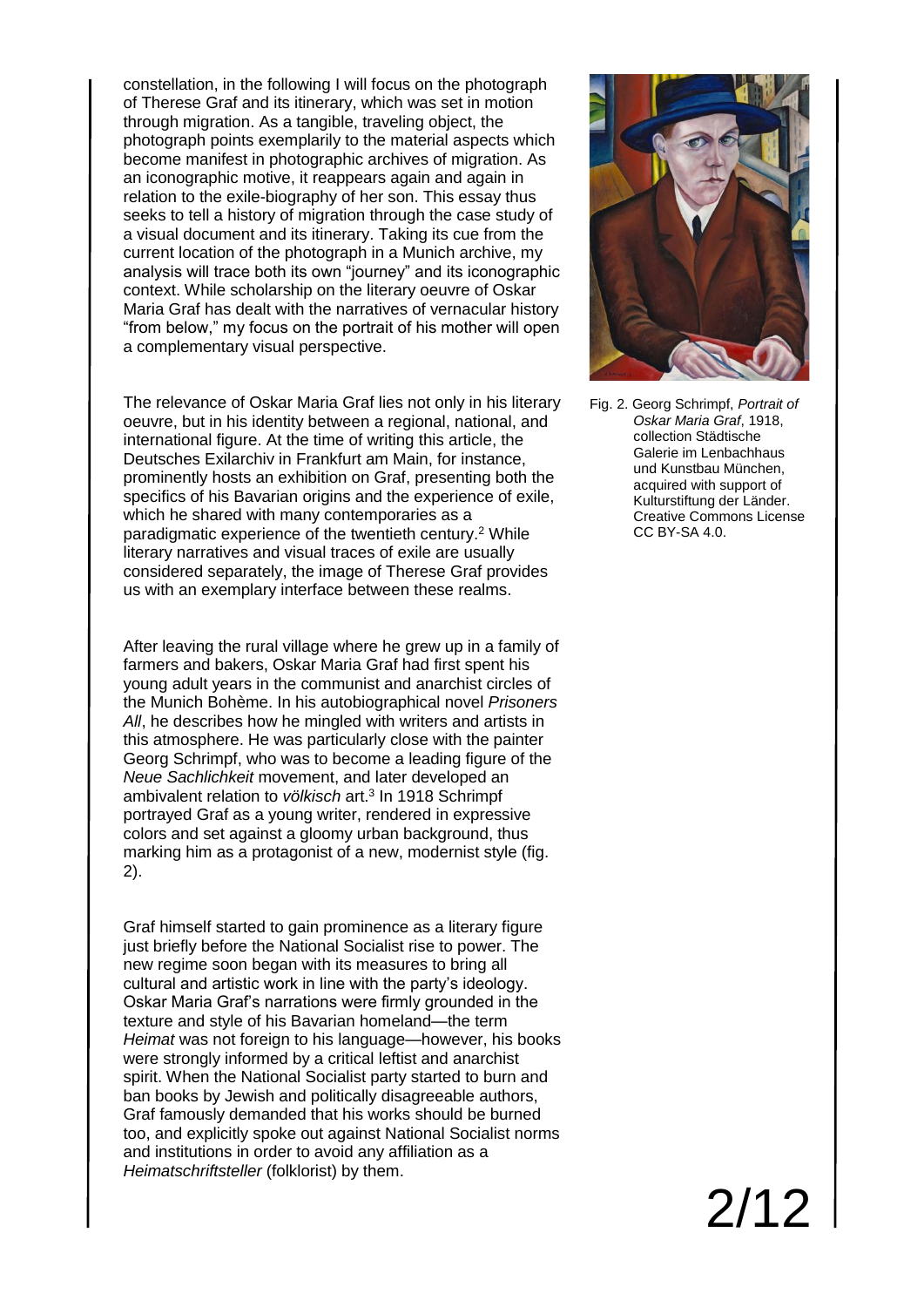During a trip to Vienna, he wrote his famous manifesto "Verbrennt mich!" ("Burn me!"), and this marks the actual beginning of his exile, as it became impossible for him to return to Germany afterward.<sup>4</sup> He would not see his homeland again until the 1950s, and his mother passed away during the early years of his exile, in 1934. Together with his Jewish life companion Mirjam Sachs, Graf had already thought about emigration very early on after January 1933. Now they traveled to the Soviet Union, stayed in Czechoslovakia until the end of the 1930s, and then finally moved on to the United States, where they settled in New York City. While Mirjam Sachs earned the couple's living as a secretary for the Jewish journal *Aufbau*, Oskar Maria Graf worked from his study in their modest apartment on Hillside Avenue in Washington Heights (fig. 3): a small room with a simple, modernist wooden desk perched against a wall, which is covered in a collection of image-objects.<sup>5</sup>

This is where we meet Therese Graf again, his mother—or rather, her photograph, set in large format on the left upper part of the wall. As a physical object, the photograph followed her son on the successive steps of migration halfway across the globe. Set into a geographic and cultural environment far from her homeland, her portrait became part of a very personal and idiosyncratic image archive. This archive contains some items of graphic arts, some documents, but mostly photographs or photographic reproductions that relate on the one hand to Graf's very individual background. On the other hand, they are combined with artwork, memorabilia, and with photographic images of, for instance, Karl Marx, Thomas Mann, King Ludwig II of Bavaria, and George Washington, but also with some other family photographs. Understood as a specific or even idiosyncratic—place where a narrative is produced,<sup>6</sup> this archive can thus be read as a visual mind-map, or an atlas, that personifies and connects different stages and places of the migrant's life across the globe, both in terms of ideas and materiality. It betrays the non-hierarchical, anarchist world view of Graf, but nevertheless it also shows him as a member of a generation which is used to thinking about history as embodied by "great men." The portrait of his mother, set in large format in the left upper corner, appears as an outstandingly female agency within this assembly. The photograph which records this constellation in Graf's study adds another layer in itself; it is part of a series of photographs which were probably taken for the purpose of documentation, before the room was dismantled after Graf had passed away in 1967.<sup>7</sup> This may also explain the prominent presence of his own photographic portrait on the wooden shelf that stands on the tabletop. It creates a kind of dialogue with the image of his mother, and it confirms him as the central agent for the creation of this mind-map, which connects his local, provincial origin with the cosmopolitan, globalized existence of the migrant he had become later in life.

In the Monacensia Literaturarchiv, Therese Graf's photograph is kept in its original frame, a simple, vernacular mass product (fig. 1). The paper passe-partout is worn-out,



Fig. 3. Oskar Maria Graf's study in his apartment on Hillside Avenue, New York City, ca. in/after 1967, collection Münchner Stadtbibliothek/Monacensia, Bre-0146-1.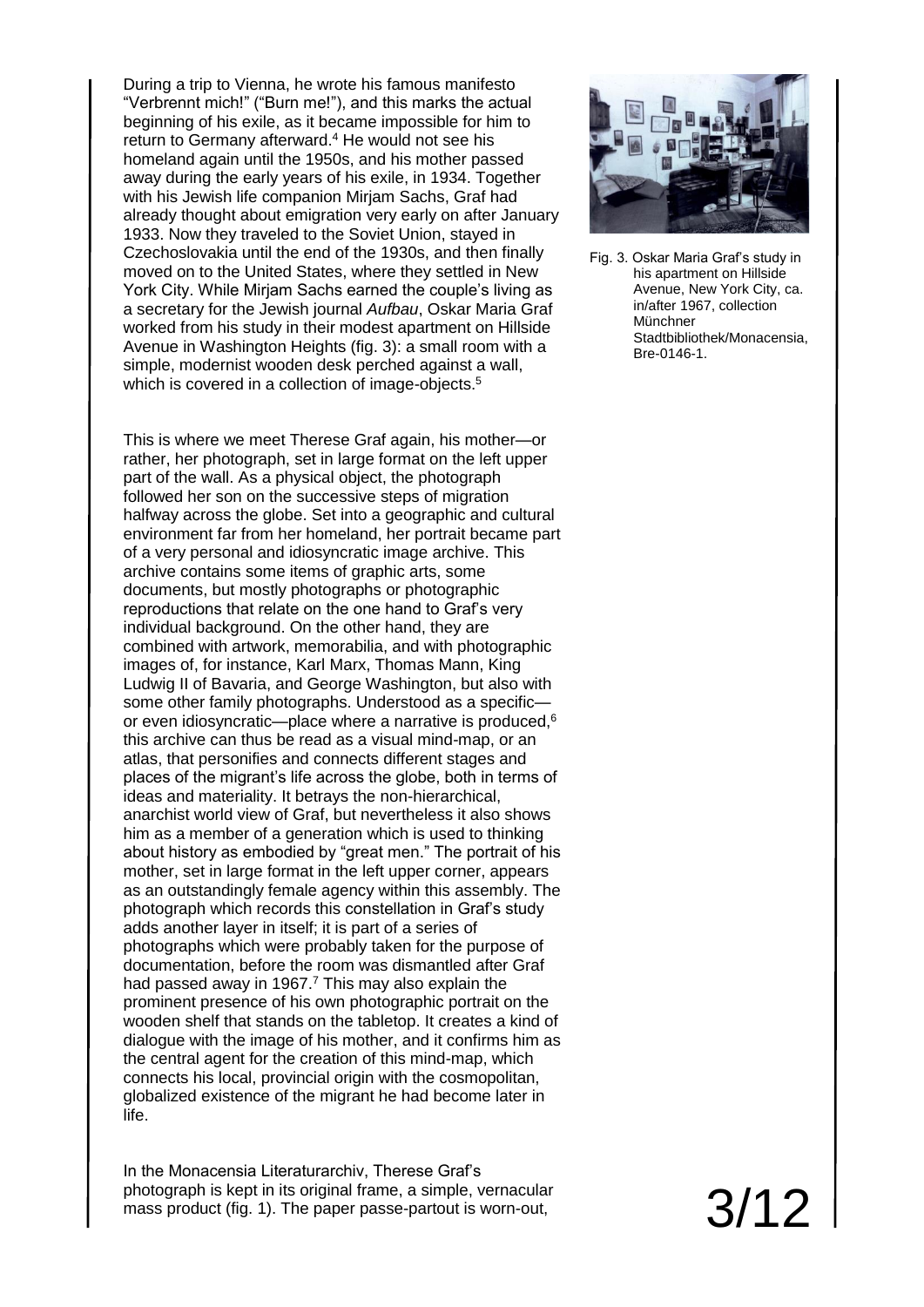yellowed, with some stains. On the reverse, it shows signs of tinkered mounting and remounting; altogether, its state of preservation betrays its history as a household object, of little material value, but appreciated and carefully maintained through the years by its owner. The photograph itself shows Therese Graf's head in a three-quarter profile, looking to the left. It is placed in a closely cropped frame, leaving just enough space for a hint of background. This background is deliberately out of focus, but gives us a sense of location. Apparently, Therese Graf was captured while sitting outside, in front of a characteristic southern Bavarian farmhouse window. Her hairdo and costume are simple and show no trace of staging for the photograph, yet the image is not a mere snapshot. I have not found any hint as to the authorship of the photograph, but it may well have been taken by a professional or at least semi-professional photographer.<sup>8</sup> Her facial features are rendered with sharp precision, the play of light and shadow of what must have been a sunny day lending expression to her profile, to her low-lying eyes which seem slightly squinted, as if blinded by the sunlight. An impressive topography of wrinkles, most accentuated on her forehead, on her chin, and around her eyes, appear almost as a leitmotif of the photograph. While it is clearly the portrait of an individual, captured at a certain place and time, it is also an image which speaks about the passing of time on a more abstract level.

#### Weimar Photography, the Experience of Exile, and the Agency of the Modern Condition

Oskar Maria Graf possessed a number of photographs of his mother, but it is probably no coincidence that he chose this iconic image to place prominently among the other images on the wall of his New York study. The early years of Graf's exile were exactly the years in which he wrote what was to become his *chef d'oeuvre*. He began to work on his monumental biographical novel, entitled *Das Leben meiner Mutter*, in the Czechoslovakian town of Brünn in 1938, and finished it after moving to New York City in 1940. While written in German, the book was first published in English translation as *The Life of My Mother* with a New York publishing house. The first German edition appeared in 1946.<sup>9</sup> While the book never became a "resounding" success<sup>"10</sup> in the sense of a true best seller, it has founded Graf's international reputation. Thomas Mann, for instance, elevated it to the rank of a "classic" piece of literature.<sup>11</sup> The career of author and novel is closely related to the prominence of Therese Graf's portrait: up to the most recent edition of the book, a reproduction of the photo has regularly appeared as a frontispiece motive for *The Life of My Mother*, not only making it a globally circulating image (fig. 4), but also hinting at its multilayered meaning for Graf and his audience.<sup>12</sup>

In style and subject, the book is deeply rooted in the upper Bavarian tone and landscape of the author's origin, drawing the portrait of an era which is still informed by the sometimes archaic traditions of country life, but where modernity gains



Fig. 4. Frontispiece page of Oskar Maria Graf, *Das Leben meiner Mutter*, 8th paperback edition, (Berlin: List/Ullstein Buchverlage, 2016).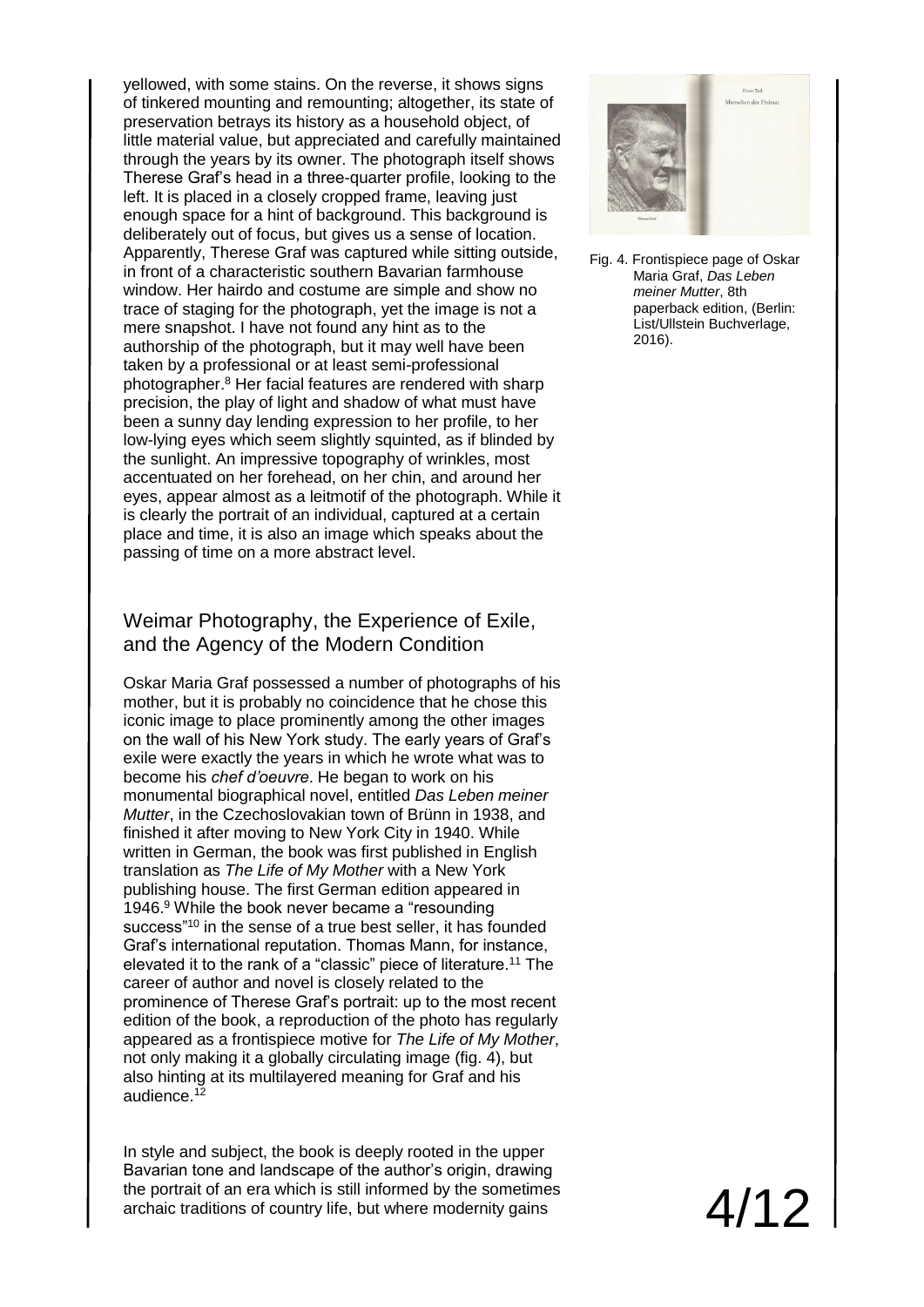increasing ground between the 1860s and 1930s. Both the utopian and dystopian potentials of social, technical, and political progress appear intertwined with the life cycle of Therese Graf, whom he describes emphatically as passive, uneducated, simple, but with a strong intuition for justice and decency. Graf draws this literary picture without any sentimentality or romanticizing attitude. Rather, it is a realist's endeavor to maintain —or rather salvage —the increasingly charged and politically occupied concepts of tradition and home. He achieves this by way of telling the story of an unremarkable rural life which is characterized by steady resilience, but nevertheless mirrors the changes of modernity. Much like the photograph, the narrative thus also oscillates between an individual story and universal relevance.<sup>13</sup> In a short preliminary note to the novel, written after finishing the book in New York City in August 1940, Graf emphasizes, "Possibly, this [book] has narrated the life of mothers in all countries."<sup>14</sup> This statement clearly implies the cosmopolitan mindset of the migrant.

The condition of migration and exile is not only the factual biographical background to the genesis of the book —it also becomes tangible in the narrative itself, when Graf reveals, for instance, how earlier generations of his father's family had migrated to Bavaria from South Tyrol in the first place. This adds another circular level to the account, and of course links to his very personal situation at the moment of writing. Against this background, the vernacular portrait of Therese Graf, as part of her son's image archive, is not only a mere illustration to a book and its history. Seizing the possibilities of the age of mechanical reproduction, as a frontispiece to the book, it becomes an iconic trace, a code for the passing of time which connects lost local ties and global movements in a period of migration. The experience of migration, though absent in the photograph as such, is central to the understanding of both the novel's and the image's place in modernity. One is almost tempted to consider this image of a mother as next of kin with Roland Barthes's famous elaboration over a childhood photograph of his mother, Henriette, which resulted in one of the most paradigmatic texts on photography.<sup>15</sup> The fundamental nexus between death, memory, and the photographic capturing of a moment which runs through Barthes's *Camera Lucida* can certainly be connected to the exile experience of loss that lies in both geographic and historical distance. If, according to Barthes, the historical moment of taking a photograph is always directly related to the moment of the photograph's perception, then Therese Graf's portrait on a wall in New York City becomes a measure for this distance.<sup>16</sup>

However, there is also something much more immediate and "aboriginal" in Graf's use and implicit interpretation of his mother's photograph. *The Life of My Mother* is a history of modernization from below, from its margins, and it is a story that runs almost parallel to the rise of photography as an increasingly professionalized but also democratic medium.<sup>17</sup> At the same time, the itinerary of Graf—with his mother's photograph literally in his baggage —is marked by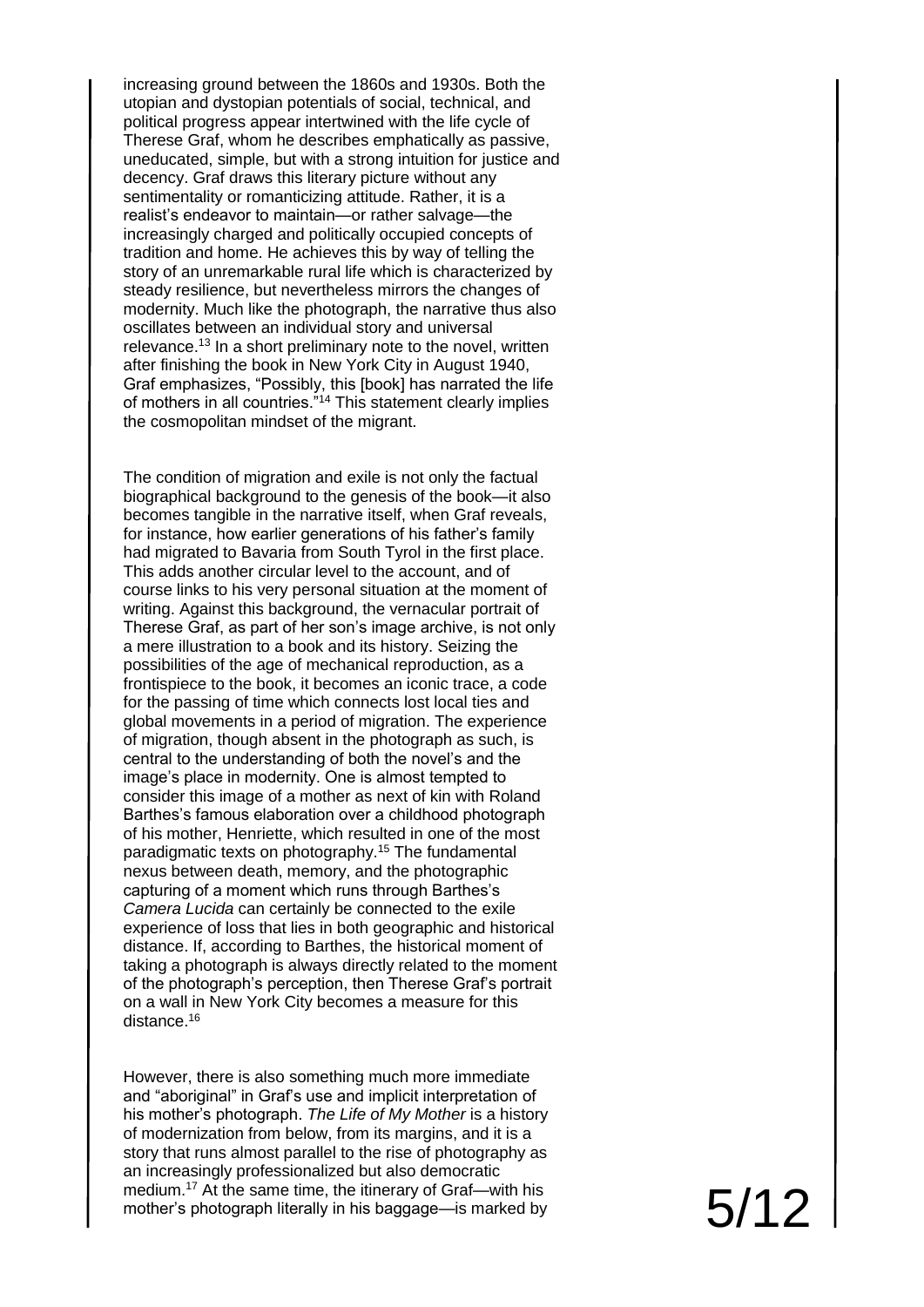the experience of migration and exile. While this experience was specific to the twentieth century, according to Hannah Arendt and Giorgio Agamben, it also became a central and defining element of the modern condition per se.<sup>18</sup> In his study on *The Migrant Image*, T. J. Demos connects this with an understanding of migration as an active, downright avantgardist motion which can be culturally productive, yet without denying the contingency, trauma, and loss of this experience.<sup>19</sup> In such a context, the complex of photography is not only to be understood as the practice of taking photographs; rather, it includes a wider field of handling, placing, and looking at photographs, to be considered as part of the cultural techniques of migrants and migration.<sup>20</sup> We may thus consider our exemplary itinerary of a photograph at an intersection, creating a triangular constellation which is formed between a "history from below," exile, and the rise of photography as visual medium which has the potential for both political instrumentalization and social agency.

One condition of this triangular constellation is the truly "global" character of photography, which became increasingly portable as a medium with the invention of compact cameras, and which produced images ready to be disseminated, multiplied, and circulated on a previously unknown scale. This effect fully kicked in during the first half of the twentieth century, turning photography into an omnipresent social medium, one that was often claimed as an almost universal cultural practice, transportable and translatable between cultures, geographies, and social layers. Recent scholarship on colonial and global photography has shown how much this claim of universalism was, however, connected to a teleological Western concept of progress and modernity.<sup>21</sup>

Yet, even if we remain within the canonically modernist framework of Euro-American history of the twentieth century with Oskar Maria Graf and his mother's photograph, it remains clear that this example is thoroughly rooted in the specific photographic culture which developed during the interwar period in Germany, as part of the so-called "Weimar culture." Portrait photography was a central genre, and has for a long time played a major role in scholarly research on Weimar photography. Indeed, Therese Graf's portrait appears immediately reminiscent of the iconographic formulas developed by photographers such as August Sander or Erna Lendvai-Dircksen (figs. 5 and 6).

Lendvai-Dircksen was a technically conservative photographer who started her career in the first decade of the twentieth century. During the 1920s and '30s, she worked mostly as an independent photographer out of her own studio, specializing in portraiture.<sup>22</sup> During the same period, she started working on a documentary project entitled *Das deutsche Volksgesicht* (*The Face of the German Folk*). Based on the assumption of typically German features, this project looked for an original and "pure" expression of rural life in Germany. The compliance with



Fig. 5. August Sander, *Westerwald Farming Woman*, 1913, later included in Antlitz der Zeit. © Die Photographische Sammlung/SK Stiftung Kultur, August Sander Archiv, Cologne, courtesy of Pictoright Amsterdam 2019.



Fig. 6. Erna Lendvai-Dircksen, *Bäuerin (Ötztal)* (*Farming Woman (Ötztal)*),date unknown, included in: *Das Deutsche Volksgesicht. Tirol and Vorarlberg* (Bayreuth: Gauverlag Bayerische Ostmark, 1941).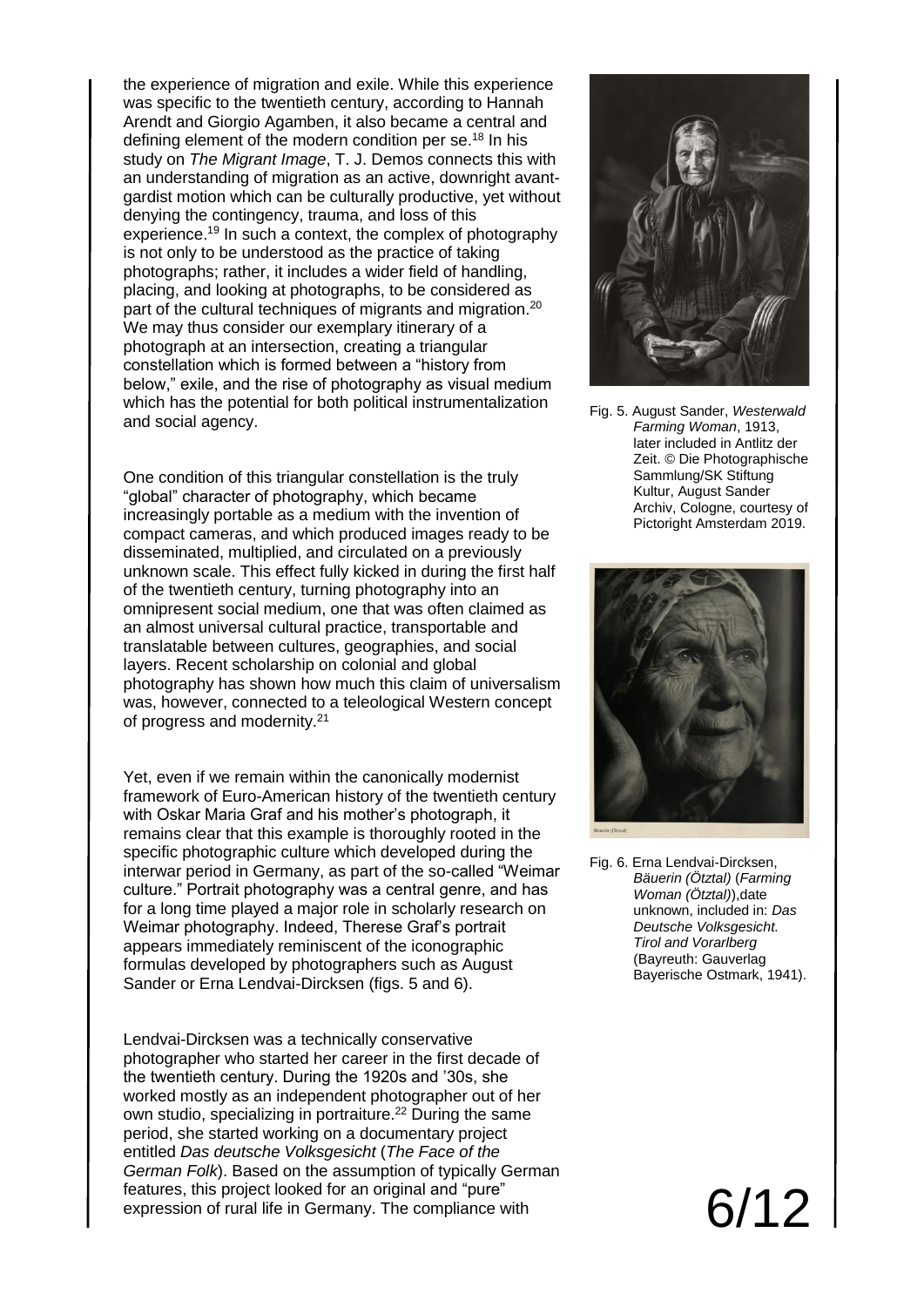National Socialist blood and soil ideology is already discernible here, and Lendvai-Dircksen confirmed her affinity to this ideology when the *Volksgesicht* was published in its first book version in 1932 (with many more iterations to come), including an introductory text authored by the photographer herself.<sup>23</sup> Though reactionary and conservative in tone and technique, she employed a modern image-language for her type-portraits, seizing the achievements of the seemingly objective style of *Neue Sachlichkeit*: the sharp rendition of facial features, modulated by light and shadow, set into narrow-cut frames and against blurred backgrounds, which sometimes provide a hint of rural location. It may appear irritating at first sight that Oskar Maria Graf's most venerated picture of his mother largely follows this visual syntax—one that is closely associated with the notorious, exclusionary, regressive notion of *Heimat*, the predicament at the very heart of the political ideology which ultimately led to his migration.

However, this is only part of the ambivalent story of modernism during this period. Allan Sekula has argued that "these techniques for reading the body's signs seemed to promise both egalitarian and authoritarian results."<sup>24</sup> This indeed becomes clear when we look at the second prominent example of portrait photography of the Weimar years, at first glance similar in concept and aesthetics, yet very different in intention. August Sander also started his portrait series, *Menschen des 20. Jahrhunderts* (*People of the 20th Century*), in the 1910s. It was a long-term and large-scale project, aiming at the production of over forty photographic portfolios containing photographs which were to present different walks of life, ultimately to be understood as a cross-section through a contemporary reality shaped by social conditions, not by racial or biological determinism.<sup>25</sup> Sander's work is characterized by the gaze of a comparative, taxonomically categorizing physiognomy and ethnography, and thus not free from ambivalence.<sup>26</sup> But Sander understood it explicitly as an instrument of liberal social education. Highly estimated by contemporaries such as Walter Benjamin and Alfred Döblin, Sander's work later came into conflict with National Socialist ideology. Andy Jones has provided a reading of Sander's portraits which supports my observation that they are very close in spirit to the narrative work of Oskar Maria Graf. According to Jones, Sander wants to show social truth, yet this truth is not a fixed, unchangeable entity: "Crucially, Sander's peasants clearly do not conform to the Nazi mythologization of them as eternal and unchanging. […] these are images of change."<sup>27</sup> Accordingly, his "sitters are not objectified, but retain their status as subjects."<sup>28</sup> They maintain an active agency within the photographic project's overall aim to spell out differences of class and life experience.

Conceptually, they thus show an even closer relation to the vernacular portrait of Therese Graf. This portrait's author must have been aware of the photographic state-of-the-art.<sup>29</sup> In style, it clearly speaks to the period eye of the 1920s and '30s. Yet its significance only fully unfolds when considered together with its perception history. This history includes its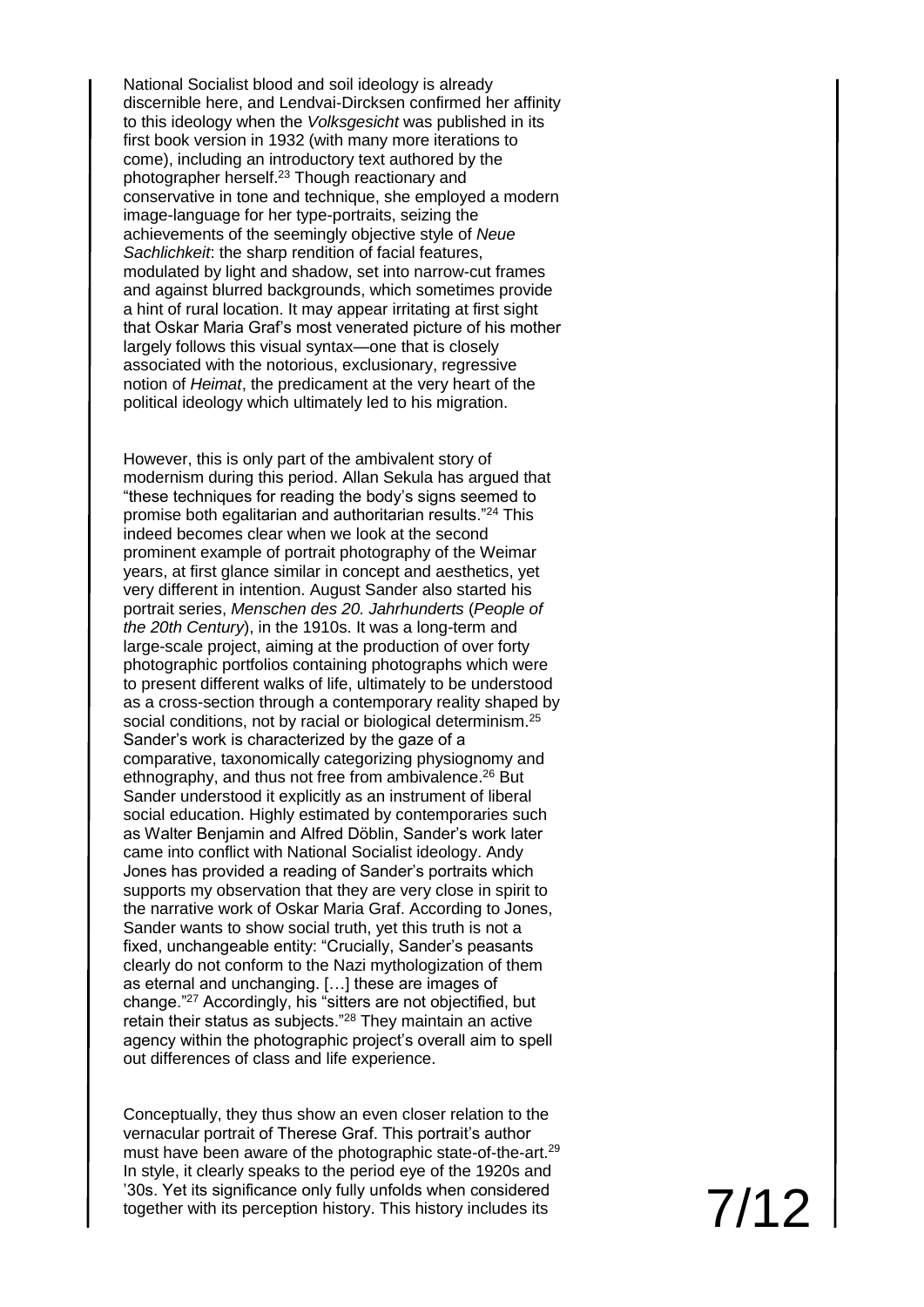journey as part of Oskar Maria Graf's migration, its relation to and function for the novel he wrote, and its position within his larger image archive and mind-map. It is this context of handling it, placing it, and looking at it through the lens of the migratory experience which activates the potential of the image within a history of modern connectivity.

#### Histories from Below as "Strong History"?

Roughly twenty years after the publication of *The Life of My Mother*, more than twenty-five years after her death and the beginning of his exile, Oskar Maria Graf posed for a set of author's photographs in his New York study (fig. 7). In three of these photos, he seems to hint at the ambivalent, yet still strong connection to his origins by putting himself—his own portrait—in relation to his mother's. The framed photograph of Therese Graf appears again here; in fact, it may even have been deliberately moved to a particular spot on the wall, next to a portrait of Leo Tolstoy, in order to feature prominently as an image within the image. The moment is crucial for Graf, as it is around the time of his first postwar visit to his home country, when he decided for good not to move back to Bavaria, but to remain the somewhat reluctant New Yorker he had become in the meantime. By that time he had become an American citizen, and an exponent of the postwar literary scene in Germany. Since 1956, for instance, he was a member of the Academy of Arts in West Berlin. However, as a convinced pacifist, he also remained disenchanted by the postwar world order, and by the German failure to come to terms with the past.<sup>30</sup> It was in this late period of his life, when it became clear that he would be an émigré for life, that he also underlined how the memories of his homeland began to fade, all but those related to his mother, which, as he claimed, remained as colorful and tangible as ever. $31$  It can be assumed that much of this is owed to the very tangible presence of her portrait as an object which had persisted through the years, and thus continued to embody an encounter between the first and the second life of a migrant, as it were.

Interestingly, there is another literary testimony to the portrait of Therese Graf which directly addresses this experience of rupture, of a gap, in which the presence of the photograph becomes a linking element. In the 1953 poem *Mein Zimmer* (*My Room*), Graf speaks about the "decoration" on his wall, the portraits of Marx, Mann, Goethe, Lincoln, and Lenin, and "in between, commonplace and without much ado, and yet the crowning thing, hangs my old mother."<sup>32</sup> He continues to emphasize how he now understands his mother (respectively, her photograph) as the key that connects the diverse, often seemingly arbitrary elements of his life, and puts everything into a larger, "eternal" perspective of humanity. While this lyrical statement is not free from sentimental idealization of motherhood's metaphorical "fertility," its main point is the connection between his "commonplace" mother and the larger fabric of history.<sup>33</sup>



Fig. 7. Contact prints for an author's portrait of Oskar Maria Graf, taken in his New York study, ca. 1960, collection Münchner Stadtbibliothek/Monacensia.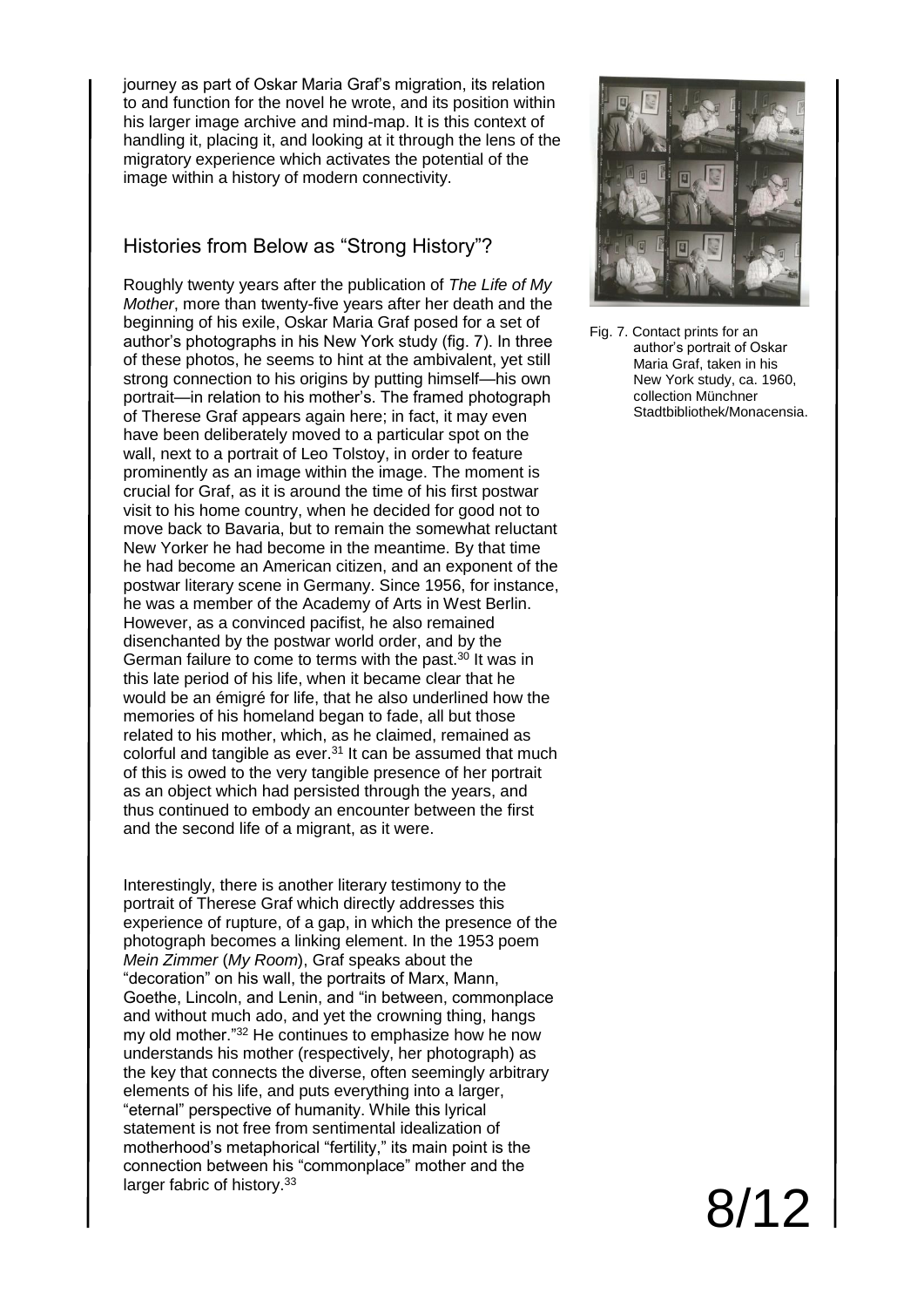In her considerations on "photography as strong history," Elizabeth Edwards explains that the "work of photographs within the authentic, emotional, instructive or symbolic is premised in the power of the indexical trace… the sense of 'it was there.'"<sup>34</sup> Edwards looks at photographs and their function for nation-building in the late nineteenth and twentieth century, thus she is mainly interested in the functions and rhetoric of institutionalized archives and images which can be interpreted as a "dominant force in the visual politics" of national grand narratives.<sup>35</sup> The example of Oskar Maria Graf and his mother's photograph directs our attention towards the vernacular power of photographs for the biographies and narratives of those who are driven out of the nation, become displaced. In fact, as Edwards also emphasizes, "It is important to remember that these histories and their photographs exist not only in public spaces and in overtly instrumental relationships, but also… in private spaces, consumed in albums, magazines, lantern slides, and even postcards—banal markers of wider public discourses."<sup>36</sup>

It is exactly in this sense that Therese Graf's portrait has come a long way since the day it was taken, probably while she was sitting on a bench in front of her house near Lake Starnberg—an insignificant, random moment in the life of a woman who, by all the usual standards of historical importance, was not invested with much agency beyond her immediate local environment. The photograph is the portrait of an individual set against a particular local background, and thus it captures a person, a moment, a location "as it existed" at a certain point in time. In this respect, its indexicality may of course seem obvious on the surface: Oskar Maria Graf certainly did not need a reminder of the existence of his mother. However, the further we move away from this moment of taking the photograph, passing through the exile history which was to follow, and even beyond this, up to present, the photograph also gains meaning on a more abstract level. In the sense of "strong history," it is the visual proof not only for the existence but also for the experiences of a certain social layer, a generation and a notion of passing of time. The photograph is thus a strong, not only illustrative, indicator for a history of migration. This history is not only iconographically embodied in the face of the aged woman; it is also conveyed in the itinerary and perception of the photograph as an image and as an object: as much as the wrinkles on her face are traces of her lifespan, the photography itself remains a trace of her existence. As an object, once placed on a wall in New York City, now wrapped up in an archive box in Munich (fig. 8), it speaks of an itinerary of both loss and change. This is how Therese Graf's photographic portrait became entangled with a history of modernity and migration, and thus gained its global agency. It makes a point for the function of photographs constituting "strong histories" of migration.

Eva-Maria Troelenberg is chair of modern and contemporary art history at Utrecht University. Her main fields of interest include cross-cultural art history, visual histories of exile and





Fig. 8. Portrait of Therese Graf, as kept in the Monacensia Literaturarchiv. Photos: Eva-Maria Troelenberg.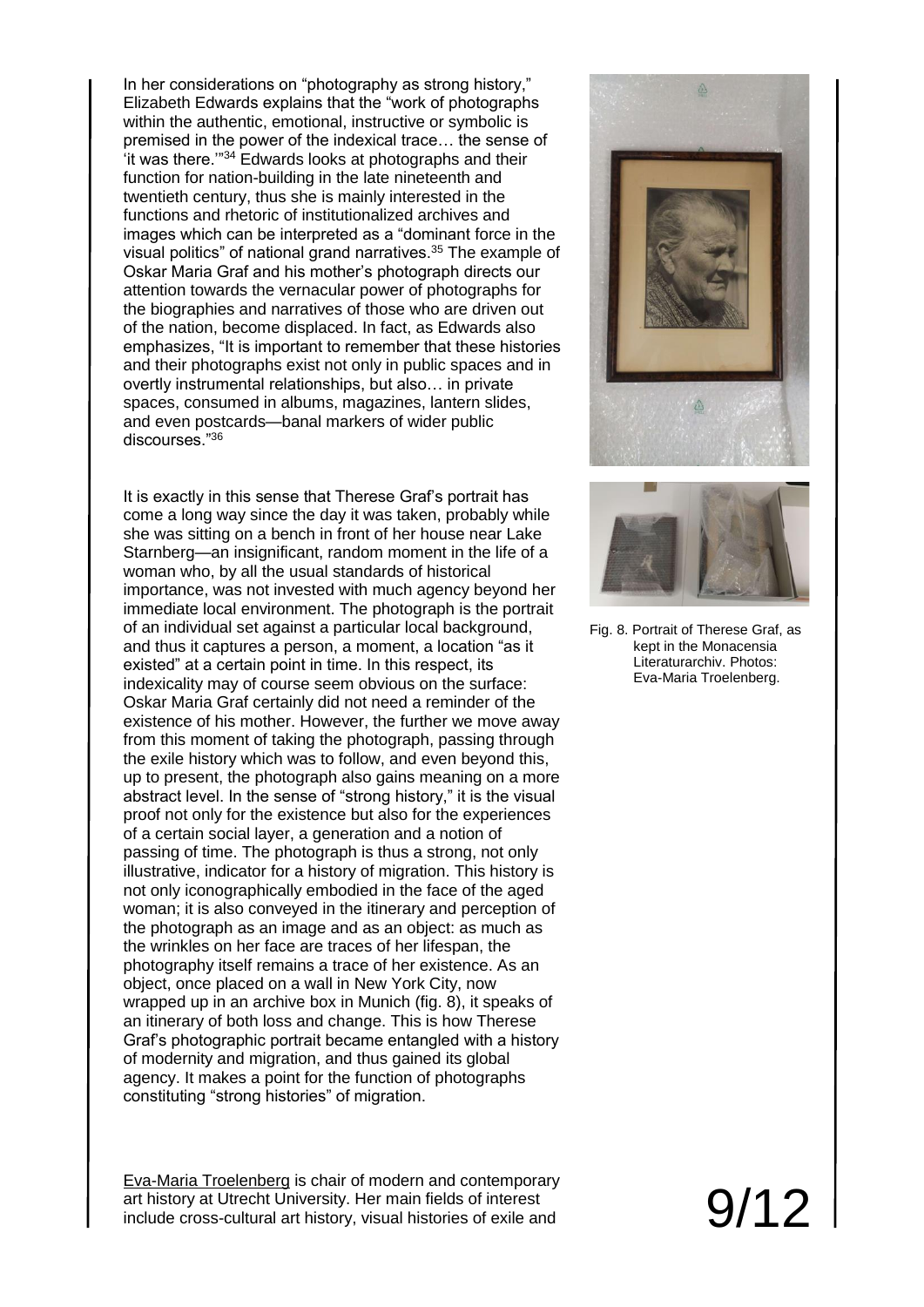migration, and the global history of museums and collections. She has taught transcultural and Islamic art history as a visiting professor at LMU Munich and at the University of Zurich. From 2011 to 2018 she was head of the Max Planck Research Group "Objects in the Contact Zone – The Cross-Cultural Lives of Things" at Kunsthistorisches Institut in Florenz – MPI. Her work has been awarded with the Heinrich Wölfflin Prize and the Hochschulpreis der Landeshauptstadt München, and she was a fellow of the Munich Centre for Global History.

- 1. Ulrich Dittmann and Waldemar Fromm, *Oskar Maria Graf. Rebellischer Weltbürger, kein bayerischer Nationaldichter* (Regensburg: Verlag Friedrich Pustet, 2017), 134–135. For the biography and context of Oskar Maria Graf, see also Ulrich Kaufmann, *O.M. Graf. Rebell – Erzähler – Weltbürger. Studien und Materialien.* Unter Mitarbeit von Detlef Ignasiak (Munich: P. Kirchheim, 1994); Stiftung Buch-, Medien- und Literaturhaus München, ed., *Oskar Maria Graf: Rebell, Weltbürger, Erzähler* (Munich: Stiftung Buch-, Medien- und Literaturhaus, 2017). -
- 2. "Oskar Maria Graf: "Rebel, Global Citizen, Storyteller," accessed August 15, 2019, [https://www.dnb.de/EN/Ueber](https://www.dnb.de/EN/Ueber-uns/Presse/ArchivPM2019/20190327_OskarMariaGraf.html)[uns/Presse/ArchivPM2019/20190327\\_OskarMariaGraf.html.](https://www.dnb.de/EN/Ueber-uns/Presse/ArchivPM2019/20190327_OskarMariaGraf.html)
- 3. Oskar Maria Graf, *Wir sind Gefangene. Ein Bekenntnis* (Munich: dtv, 1988).
- 4. Stiftung Literaturhaus, *Oskar Maria Graf*, 36.
- 5. Ibid., 72–73.
- 6. My use of the term "archive" in this context is related to the concept of "archive thinking" as it has been critically expounded in Knut Ebeling and Stephan Günzel, eds., *Archivologie. Theorien des Archivs in Wissenschaft, Medien und Künsten* (Berlin: Kulturverlag Kadmos, 2009). However, it does not remain focused on the notion of institutionalized archives, but rather takes into account a more general relation between cultural memory and visual practices of storage and compilation (on this aspect, see Ebeling and Günzel, *Archivologie*, 10–13).
- 7. Graf's estate and related documents (as well as his mortal remains) subsequently returned to the city of Munich. The desk, along with a few items from this study, is currently on display in the Monacensia Literaturarchiv's exhibition, while the archive itself preserves the largest part of his literary legacy. For the purpose of this essay, I have consulted the entire photographic collection as well as archive numbers Bre-OMG1, Dd 41, Dd42, Dd 43, Dd 45, Dd 46. Complimentary to this, I have looked at photographic archive material related to Graf in the Bavarian State Library. These photographs mostly refer to the first visit Graf paid to his home country after the war, yet they also contain a series of photographs which document his New York study: NL Oskar Maria Graf, BSB Handschriftenabteilung, ANA 440. This essay is a first venture into this material, which is partly familiar to readers and biographers of Oskar Maria Graf, but to my knowledge has never been looked at systematically from the point of view of visual studies.
- 8. The archive material in the Bavarian State Library provides some hints that the Graf family had photographs taken by the Munich studio of Lucian Reiser around this time, yet this is a trace which needs to be followed in a larger study.
- 9. Oskar Maria Graf, *The Life of My Mother* (New York: Howell, Soskin, 1940); 1st German edition: Oskar Maria Graf, *Das Leben meiner Mutter* (Munich: Verlag Kurt Desch, 1946).
- 10. Kaufmann, *O.M. Graf*, 41
- 11. Ibid.
- 12. See, for example, Oskar Maria Graf, *Das Leben meiner Mutter*, 8th ed. (Berlin: Ullstein Buchverlage, 2017).
- 13. It would be an interesting project to look into the relation between Graf's literary realism and notions of reality and narrative-making as negotiated in the larger photographic archive of his estate; however, this would go beyond the limits of this short essay.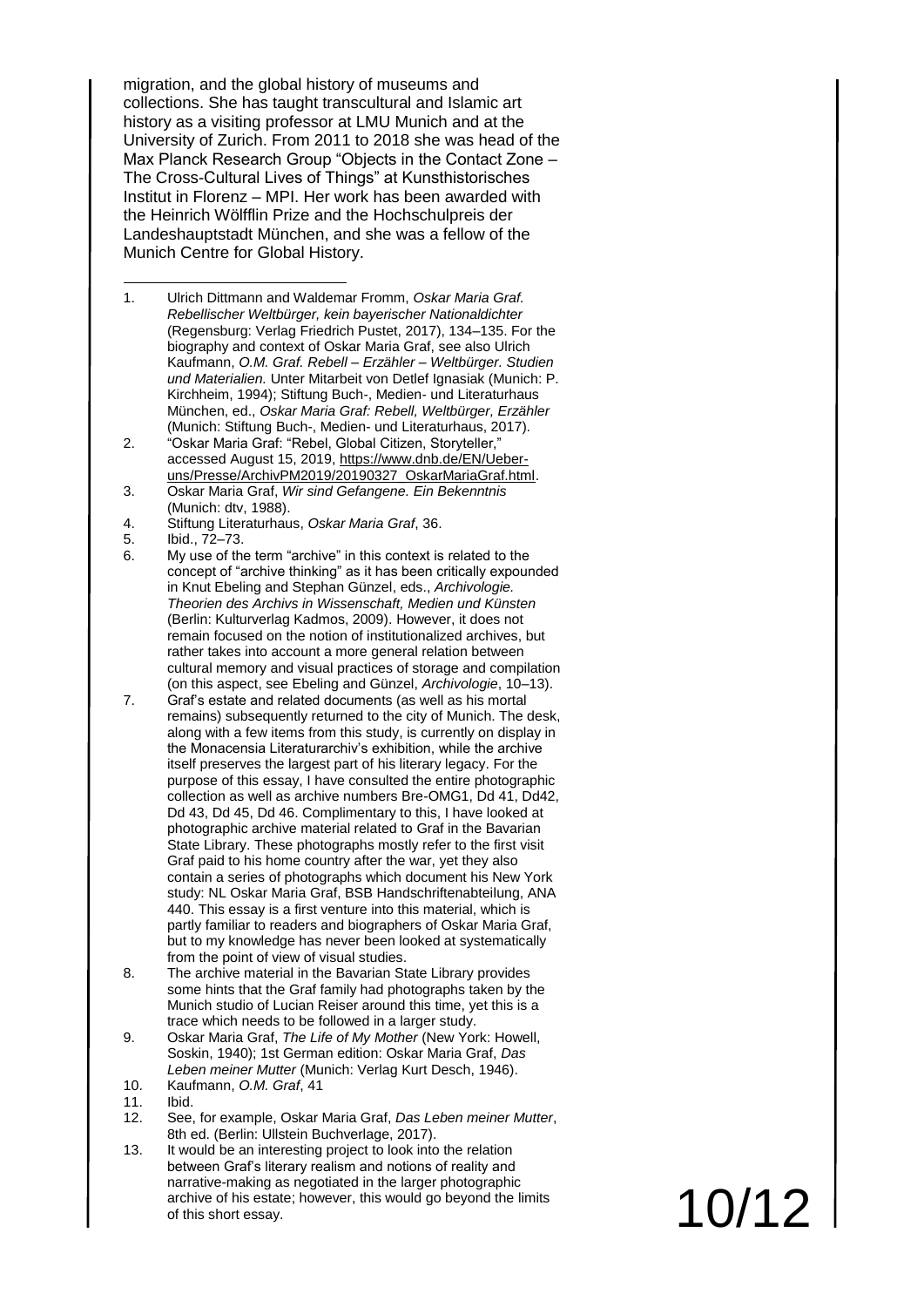- -14. Graf, *Leben meiner Mutter* (2017), no page.
- 15. Roland Barthes, *Camera Lucida* (New York: Hill & Wang, 1981).
- 16. On this aspect, see also Peter Geimer, *Theorien der Fotografie zur Einführung* (Hamburg: Junius Verlag, 2009), 136.
- 17. Sabine Friese -Oertmann shows the nexus between social realism and worker's photography as a transnational phenomenon of rising importance since the mid -nineteenth century; see Sabine Friese -Oertmann: *Arbeiter in Malerei und Fotografie des 19. Jahrhunderts. Deutschland, Großbritannien, USA* (Berlin: Dietrich Reimer Verlag, 2017), on photography esp. 205 –231.
- 18. Giorgio Agamben, "Beyond Human Rights," *Open* 15 (2008 [Italian original 1993]): 90 –95; Hannah Arendt, "We Refugees," *Menorah Journal* 1 (1943): 69 –77.
- 19. T. J. Demos*, The Migrant Image : The Art and Politics of Documentary during Global Crisis* (Durham/London: Duke University Press , 2013), esp. 3 –4.
- 20. This was the underlying premise of the conference "Encounters: Handling, Placing and Looking at Photographs in Relation to Migration ," which I co -organized with Costanza Caraffa and Anna Sophia Messner at Kunsthistorisches Institut in Florenz - Max-Planck-Institut in 2017. Results of this conference will be published as a special issue of the *Journal for History, Culture and Modernity*, and as an online exhibition of the Photothek of Kunsthistorisches Institut in Florence: "Encounters: Migrants \* Photographers \* Artists \* Activists," accessed September 9, 2019 , [https://www.khi.fi.it/en/aktuelles/ausstellungen/2019](https://www.khi.fi.it/en/aktuelles/ausstellungen/2019-06-encounters.php) -06 [encounters.php](https://www.khi.fi.it/en/aktuelles/ausstellungen/2019-06-encounters.php). This conference was very much premised on the idea of the materiality of photographic images, as put
	- forward in Elizabeth Edwards and Janice Hart , eds., *Photographs Objects Histories : On the Materiality of Images* (London /New York: Routledge , 2004).
- 21. See, for instance, Sissy Helff and Stephanie Michels, eds., *Global Photographies : Memory, history, archives* (Bielefeld: transcript Verlag, 2018). On the myth of photography as a "universal language ," see also Allan Sekula, "The Traffic in Photographs," *Art Journal* 41, no. 1 (1981): 15 –25, esp.16.
- 22. For some comprehensive positions on the oeuvre of Lendvai Dircksen in the context of her time, see Frank Blask and Thomas Friedrich , eds *.* , *Menschenbild und Volksgesicht. Positionen zur Porträtfotografie im Nationalsozialismus* (Berliner Blätter Ethnographische und ethnologische Beiträge, Sonderheft 36, 2005); Franziska Schmidt, "Die Fotobücher von Erna Lendvai -Dircksen zwischen 1931 und 1944," in *Fotogeschichte* 116, no. 30 (2010): 45 –58. For her biography and further involvement in racist and eugenicist image -politics , see esp. the contribution by Maureen Grimm, "Leben und Werk," in Blask and Friedrich, *Menschenbild*, 39 –48.
- 23. Erna Lendvai -Dircksen, *Das deutsche Volksgesicht* (Berlin: Drei Masken Verlag, [1932]).
- 24. Sekula, *Traffic in Photographs* , 18. See also Andy Jones, "Reading August Sander's Archive," *Oxford Art Journal* 23, no.1 (2000) : 4.
- 25. An early version of the numerous published iterations of this project is August Sander, *Antlitz der Zeit. Sechzig Aufnahmen deutscher Menschen des 20. Jahrhunderts* , with a preface by Alfred Döblin (Munich: Transmare Verlag, 1929). Exemplarily for the vast literature on Sander , see Jones, *Reading August Sander's Archive*; George Baker, "Photography between Narrativity and Stasis: August Sander, Degeneration, and the Decay of the Portrait," *October* 76 (1996): 72 –113.
- 26. Sekula, *Traffic in Photographs*, esp. 18 –19. Sekula also puts the work of Sander in relation to other, similar photographic survey projects of the twentieth century, showing that the resonance of Sander's work may be specifically linked to German history, but that its pictorial mode has parallels in other national frameworks.
- 27. Jones, *Reading August Sander's Archive*, with a reference to John Berger, 5.